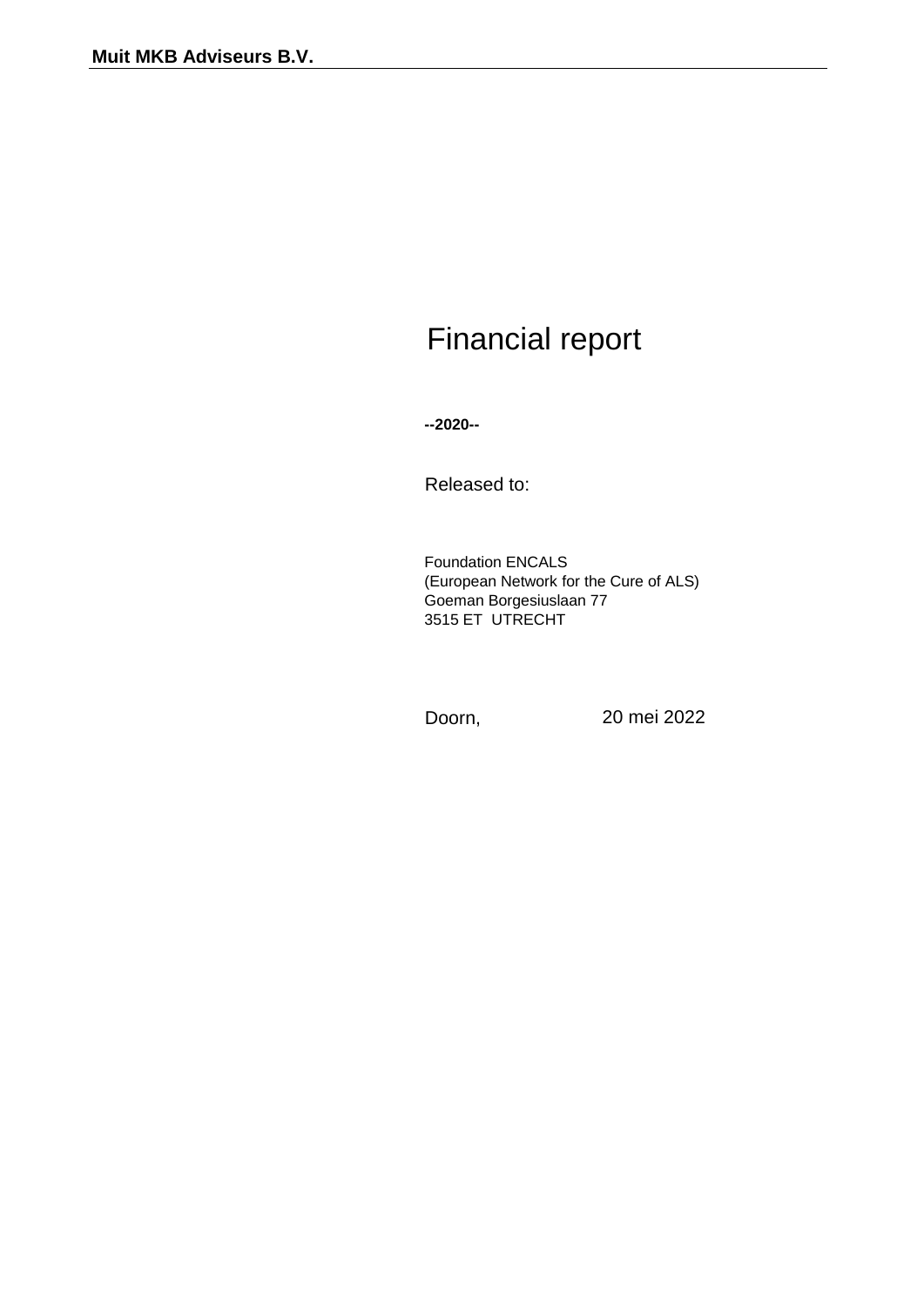# CONTENTS **PAGE**

# REPORT

| 1. Accountant's compilation statement | 2 |
|---------------------------------------|---|
| 2. Establishment foundation           | 3 |
| 3. Financial position                 | 3 |
| 4. Result                             | 5 |
| 5. Signature                          | 5 |

# **STATEMENT**

| 1. Balance sheet as at 31 december 2021                                            |    |
|------------------------------------------------------------------------------------|----|
| 2. Statement of income and expenditure for the year 2021                           | 8  |
| 3. Common explanatory notes                                                        | 9  |
| 4. Explanatory notes for the balance sheet as at 31 december 2021                  | 10 |
| 5. Explanatory notes for the statement of income and expenditure for the year 2021 | 12 |

# **ATTACHMENT**

1. Statement of depreciation for the year 2021

The figures in parentheses included in this financial report are negative. Unless otherwise stated, the amounts are in euros.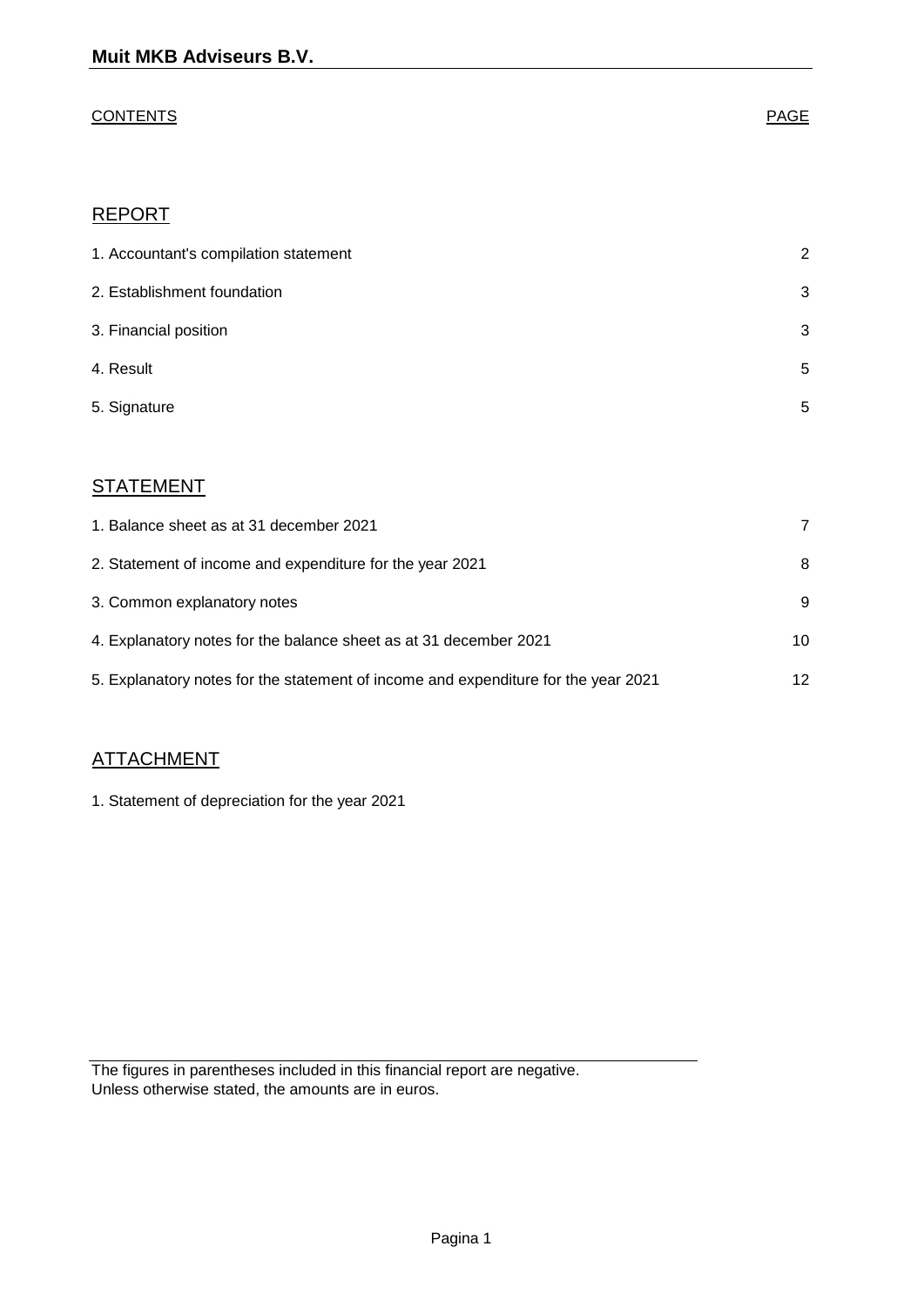Velperengh 2 B 3941 BZ Doorn Mobile tel. nr. 06-22775075 Tel. 0343 – 532594 Fax. 0343 – 512677 E-mail: muitmkbadviseurs@kliksafe.nl K.v.K. nr. 243.88.936 Beconnr. 49.47.93

> To the board members of Foundation ENCALS Goeman Borgesiuslaan 77 3515 ET UTRECHT

Doorn, 20 mei 2022

Financial report 2021

Dear board members,

We do bring our report concerning our activities as relating to the financial report over the year 2021 of Foundation ENCALS.

#### 1. COMPILATION STATEMENT

The financial report for the year 2021 of Foundation ENCALS at Utrecht have been compiled by us, using the information provided by you. The financial statements comprise the balance sheet as at 31 december 2021 and the statement of income and expenditure for the year 2021 with the accompanying explanatory notes. These notes include a summary of the accounting policies which have been applied.

The accounting standard requires us to you in the preparation and presentation of the financial statements in accordance with Part 9 of Book 2 of the Dutch Civil Code. To this end we have applied our professional expertise in accounting and financial reporting.

In a compilation engagement, you are resonsible for ensuring that you provide us with all relevant information and that this information is correct. Therefore, we have conducted our work in accordance with the applicable regulations, on the assumption that you fulfilled your responsibility. To conclude our work, we have read the financial statements as a whole to consider whether the financial statements as presented correspond with our understanding of the Foundation ENCALS. We have not performed any audit or review procedures which would enable us to express an opinion or a conclusion as to the fair presentation of the financial statements.

During this engagement we have complied with the relevant ethical requirements.

You and other users of these financial statements may therefore assume that we have conducted the engagement in a professional, competent and objective manner and with due care and integrity and that we will treat all information provided to us as confidential.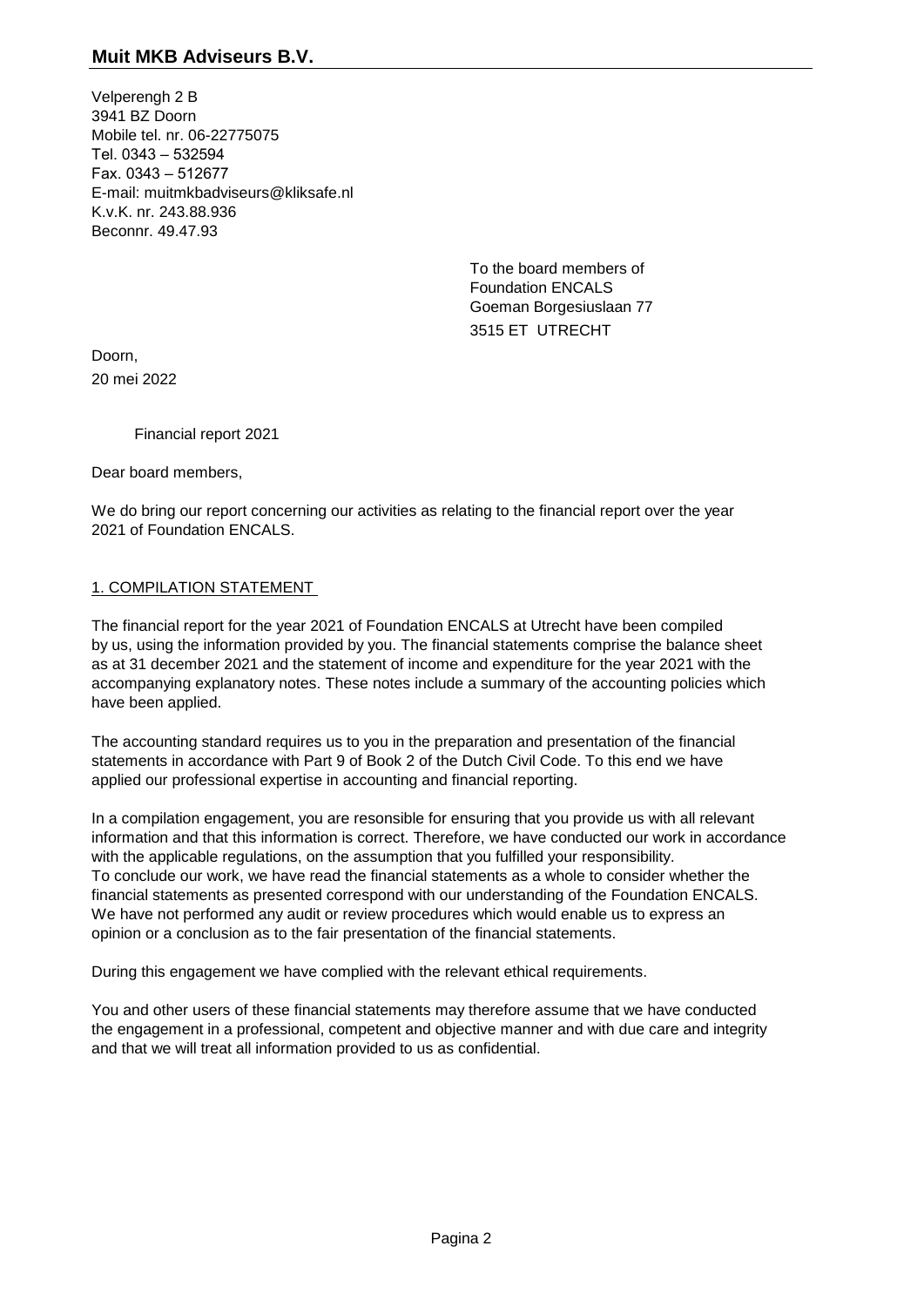#### 2. ESTABLISHMENT FOUNDATION

The Foundation ENCALS has been established at 28 september 1998.

De foundation has been registrated at the Chamber of Commerce under number 301.523.92.

#### 3. FINANCIAL POSITION

The analyses of the financial position, which is drawn from the balance sheet:

Receivable on short term:

|                               | 31-12-2021   | 31-12-2020   |
|-------------------------------|--------------|--------------|
|                               |              |              |
| Receivable on short term:     | 0            | 0            |
| Liquid resources              | 114.475      | 80.968       |
|                               | 114.475      | 80.968       |
| <b>Current liabilities</b>    | 0            | 41           |
| Working capital               | 114.475      | 80.927       |
|                               |              |              |
| Fixed on long term:           |              |              |
| Immaterial fixed assets       | 5.990        | 8.350        |
|                               | 5.990        | 8.350        |
|                               | ========     |              |
| Financed with available means |              |              |
| on long term                  | 120.465      | 89.277       |
|                               | ============ | ============ |

Finance took place in the following wise:

|                      |              | 31 december 2020            |                            |
|----------------------|--------------|-----------------------------|----------------------------|
|                      | %            |                             | %                          |
| 120.465              | 100,0        | 89.277                      | 100,0                      |
| 120.465<br>_________ | 100,0        | 89.277                      | 100,0<br>_______<br>______ |
|                      | ____________ | 31 december 2021<br>_______ | ------------               |

According to this compilation the work capital as at 31 december 2021 in comparison with 31 december 2020 increased with Eur. 33.548 This change is referred to in more detail in the state of origin and use of the funds.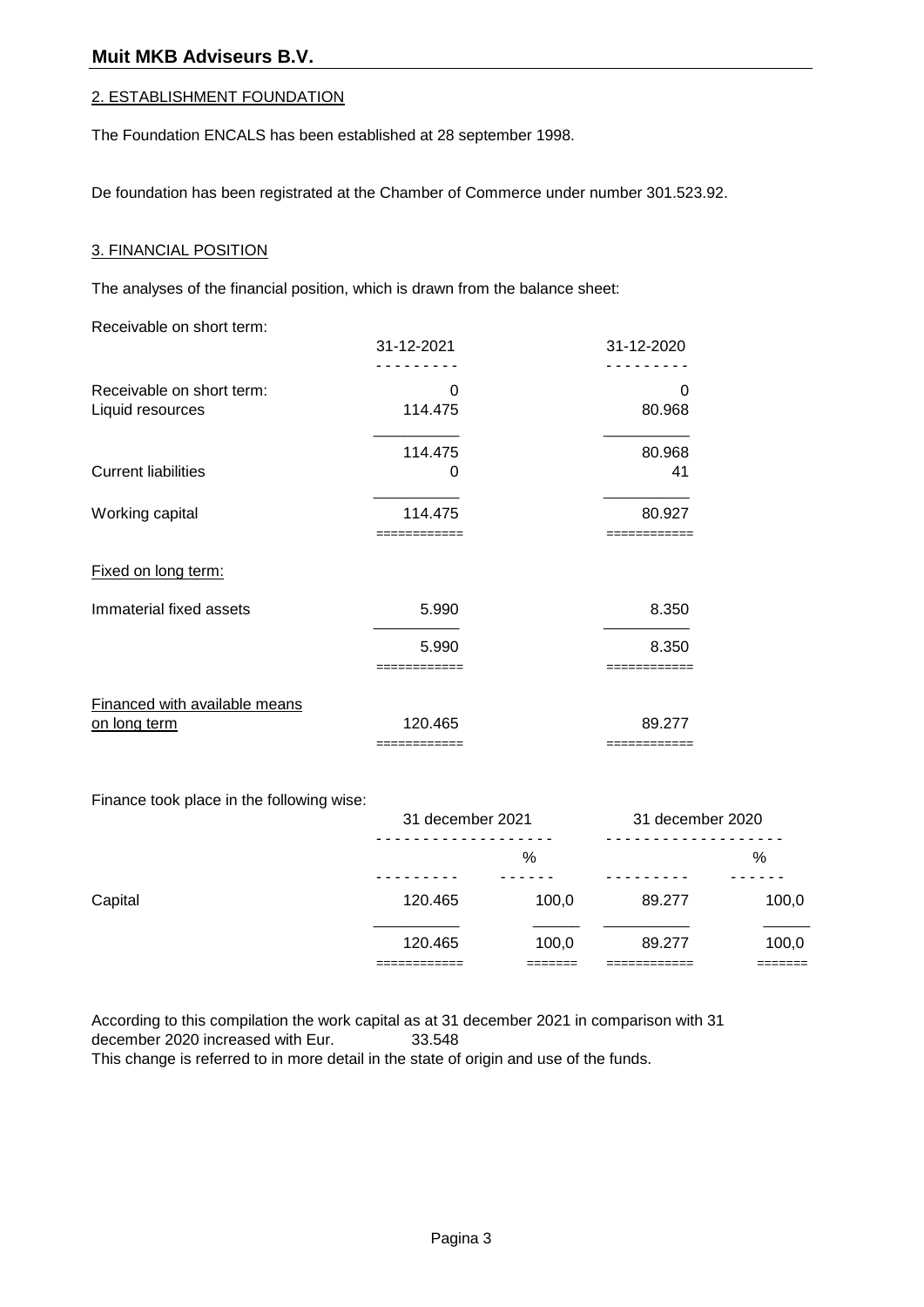# **Muit MKB Adviseurs B.V.**

|                                          | 2021            |
|------------------------------------------|-----------------|
| Origin of funds                          |                 |
| Result of the foundation<br>Depreciation | 31.188<br>2.360 |
| Cash-flow                                | 33.548          |
|                                          |                 |
| Use of funds                             |                 |
| Investments immaterial fixed assets      | 0               |
|                                          | $\Omega$        |
|                                          |                 |
| Per saldo increase of the work capital   | 33.548          |
|                                          |                 |

Mutation of the work capital is stated as follows:

| Increase of receivables<br>Increase liquid resources | 0<br>33.507 |        |
|------------------------------------------------------|-------------|--------|
| Decrease current liabilities                         | (41)        | 33.507 |
|                                                      |             | (41)   |
| Per saldo increase of the work capital               |             | 33.548 |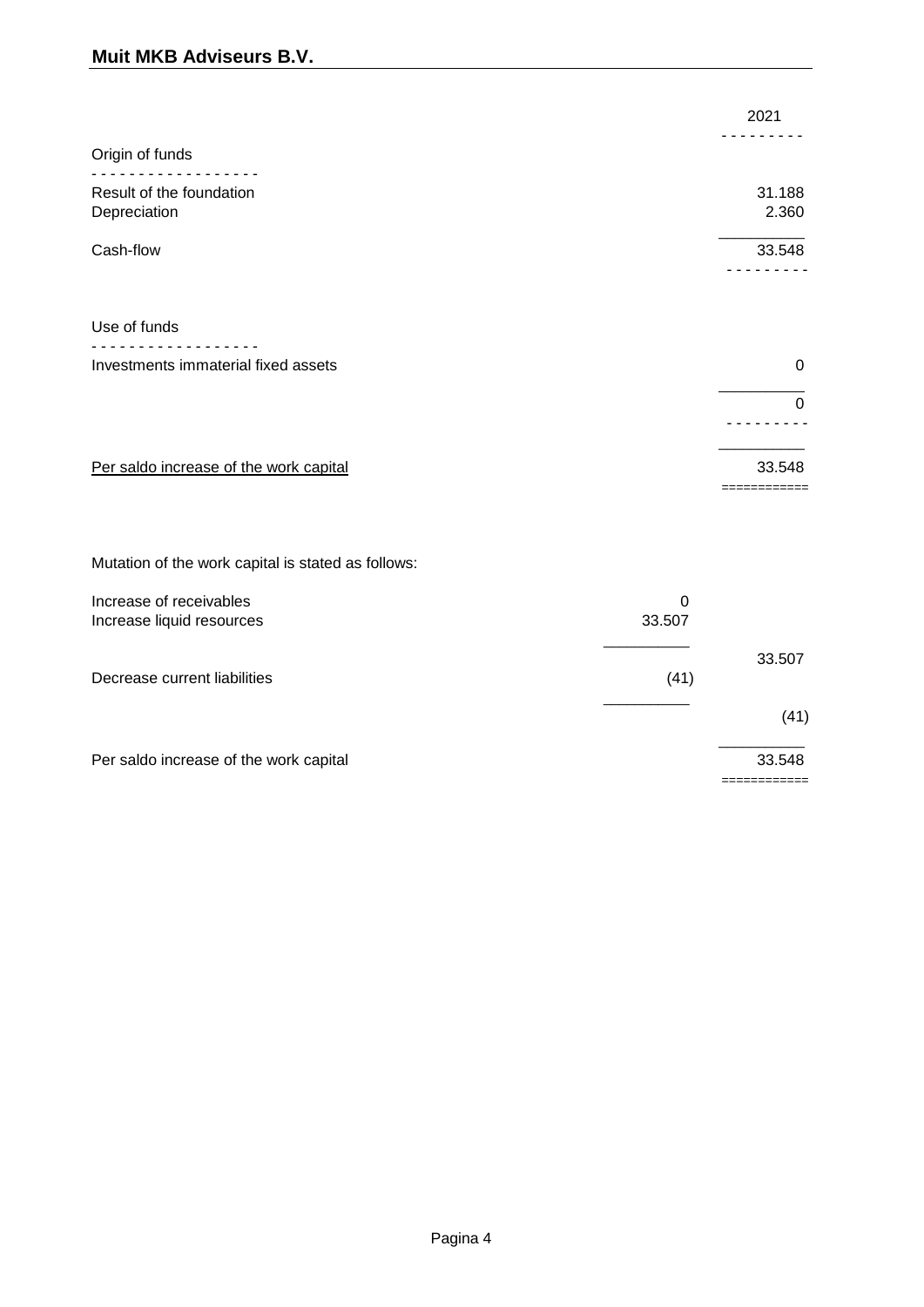#### 4. RESULT

We provide the following analyses of the result of the foundation, based on the statement of income and expenditures

|                                                                               | 2021                                |                                 | 2020                                 |                     |
|-------------------------------------------------------------------------------|-------------------------------------|---------------------------------|--------------------------------------|---------------------|
|                                                                               | $\mathsf{x}$                        | %                               | $\mathsf{x}$                         | %                   |
| Total income                                                                  | 16.052                              | 100,0                           | 19.611                               | 100,0               |
| Total income                                                                  | 16.052                              | 100,0                           | 19.611                               | 100,0               |
| Depreciation<br>Meetings 2021<br>Award/Satellite meeting<br>Operational costs | 2.360<br>(23.423)<br>1.000<br>4.423 | 14,7<br>$145,9-$<br>6,2<br>27,6 | 1.062<br>$\Omega$<br>1.000<br>26.891 | 5,4<br>5,1<br>137,1 |
| Total expenditure                                                             | (15.640)                            | $97,4-$                         | 28.953                               | 147,6               |
| Foundation result                                                             | 31.692                              | 197,4                           | (9.342)                              | $47,6-$             |
| Other financial income and charges                                            | (504)                               | $3,1-$                          | (583)                                | $3,0-$              |
| Result                                                                        | 31.188                              | 194,3                           | (9.925)<br>============              | $50,6-$<br>=======  |

#### 5. SIGNATURE

We trust to have committed to the engagement. We are willing to provide additional information.

#### Regards,

**Muit MKB Adviseurs B.V.**

J. Muit Register Management Consultant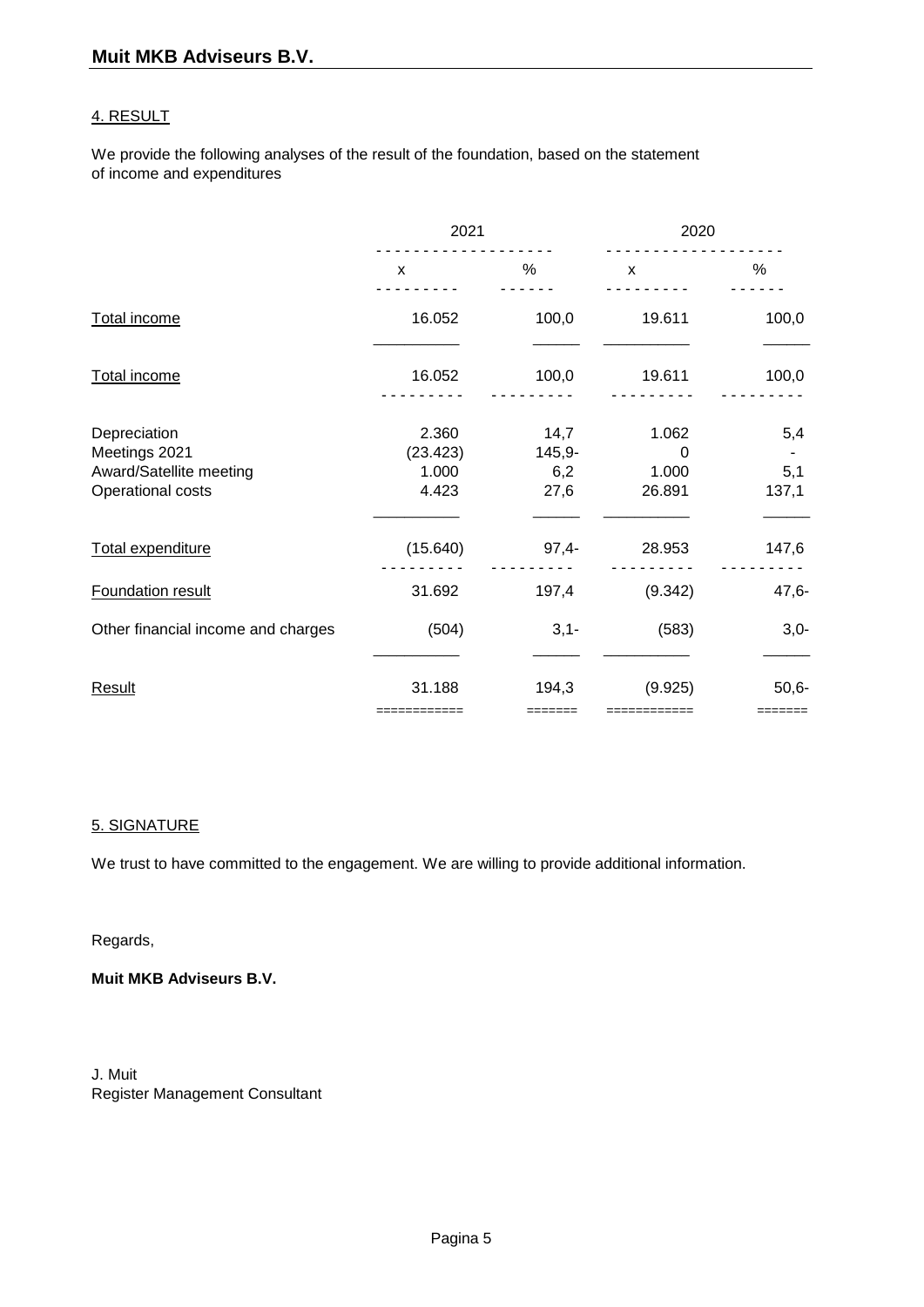## FIN A N C I A L S T A T E M E N T S

#### OVER THE YEAR 2021

of

#### FOUNDATION ENCALS

at

UTRECHT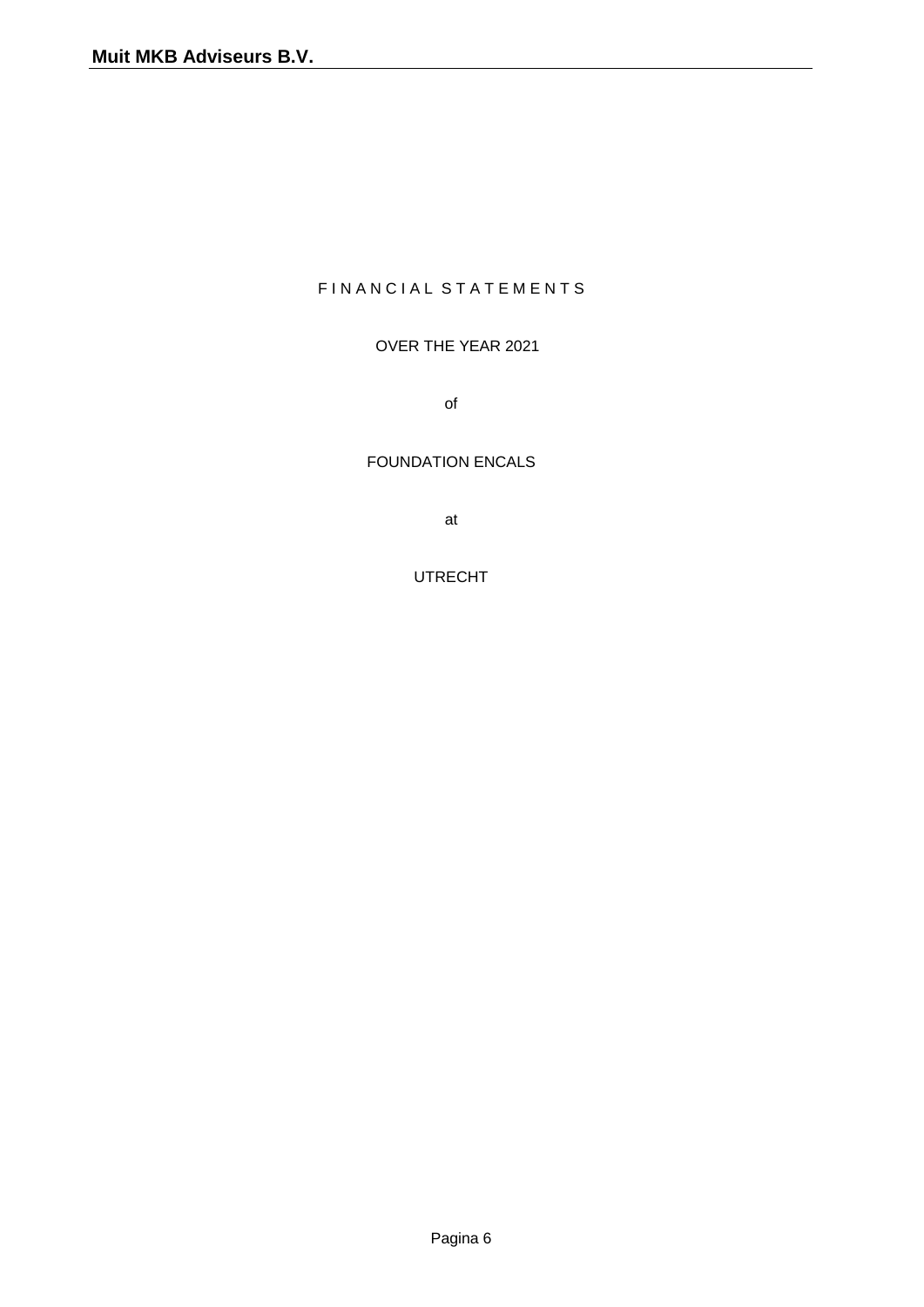#### 1. BALANCE SHEET AS AT 31 DECEMBER 2021 OF FOUNDATION ENCALS AT UTRECHT

#### ASSETS

- - - - - - - -

|                                | 31 december 2021 |         | 31 december 2020 |             |
|--------------------------------|------------------|---------|------------------|-------------|
| <b>FIXED ASSETS</b>            |                  |         |                  |             |
| <b>IMMATERIAL FIXED ASSETS</b> |                  |         |                  |             |
| Website modules                | 5.990            |         | 8.350            |             |
|                                |                  | 5.990   |                  | 8.350       |
| <b>CURRENT ASSETS</b>          |                  |         |                  |             |
| RECEIVABLES SHORT TERMS        |                  |         |                  |             |
| Other receivables              | 0                |         | $\mathbf 0$      |             |
|                                |                  | 0       |                  | $\mathbf 0$ |
| <b>LIQUID RESOURCES</b>        |                  |         |                  |             |
|                                |                  |         |                  |             |
| Liquid resources               | 114.475          |         | 80.968           |             |
|                                |                  | 114.475 |                  | 80.968      |

 $\overline{\phantom{a}}$  , and the contract of the contract of the contract of the contract of the contract of the contract of the contract of the contract of the contract of the contract of the contract of the contract of the contrac

 120.465 89.318 ============ ============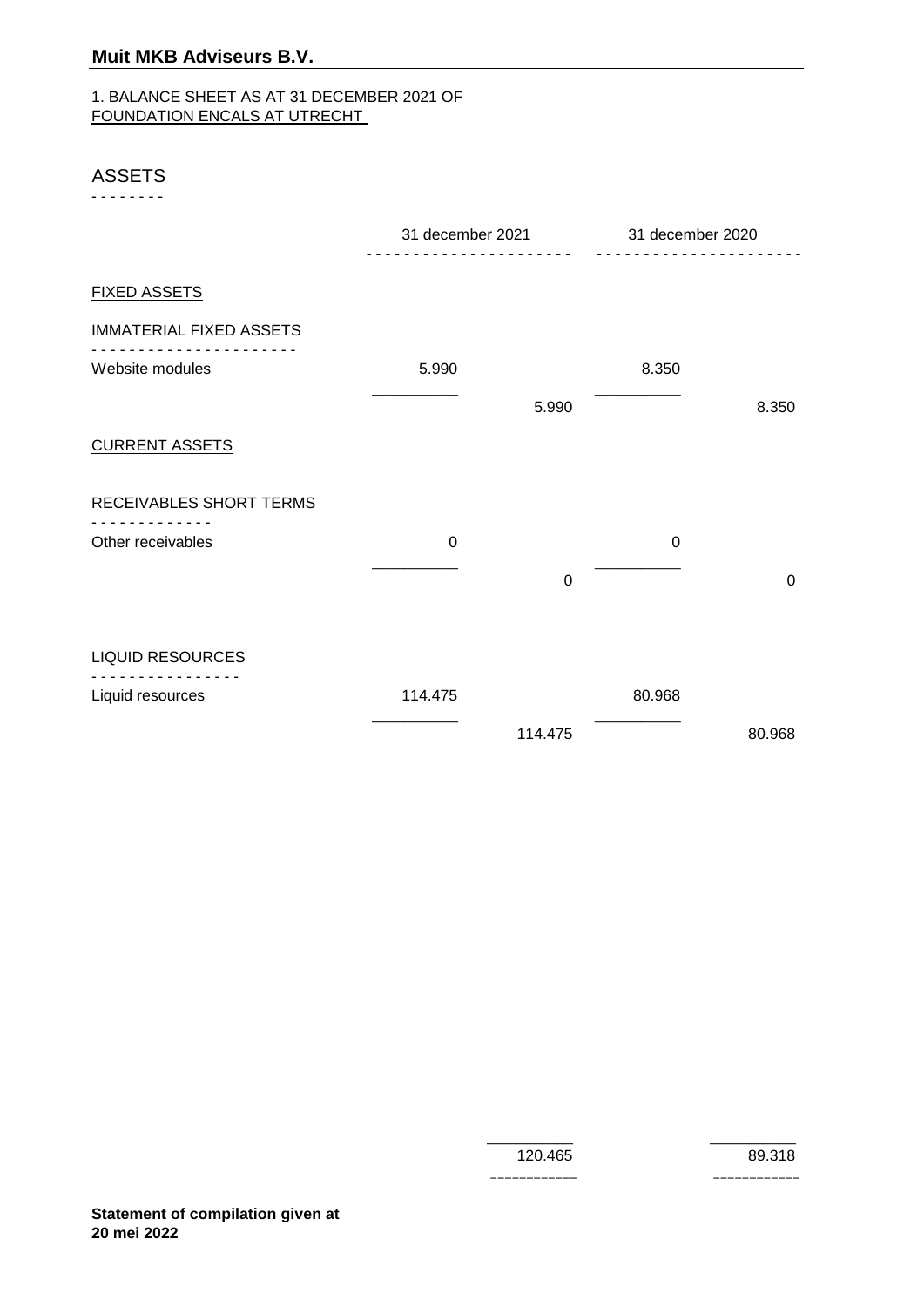LIABILITIES - - - - - - - - -

|                                                | 31 december 2021 |         | 31 december 2020 |                |
|------------------------------------------------|------------------|---------|------------------|----------------|
| CAPITAL AND RESERVES<br>Capital and reserves   | 120.465          | 120.465 | 89.277           | 89.277         |
| <b>CURRENT LIABILITIES</b><br>Short term debts | 0                | 0       | 41               | 4 <sup>1</sup> |

============ ============

 $\overline{\phantom{a}}$  ,  $\overline{\phantom{a}}$  ,  $\overline{\phantom{a}}$  ,  $\overline{\phantom{a}}$  ,  $\overline{\phantom{a}}$  ,  $\overline{\phantom{a}}$  ,  $\overline{\phantom{a}}$  ,  $\overline{\phantom{a}}$  ,  $\overline{\phantom{a}}$  ,  $\overline{\phantom{a}}$  ,  $\overline{\phantom{a}}$  ,  $\overline{\phantom{a}}$  ,  $\overline{\phantom{a}}$  ,  $\overline{\phantom{a}}$  ,  $\overline{\phantom{a}}$  ,  $\overline{\phantom{a}}$ 

120.465 89.318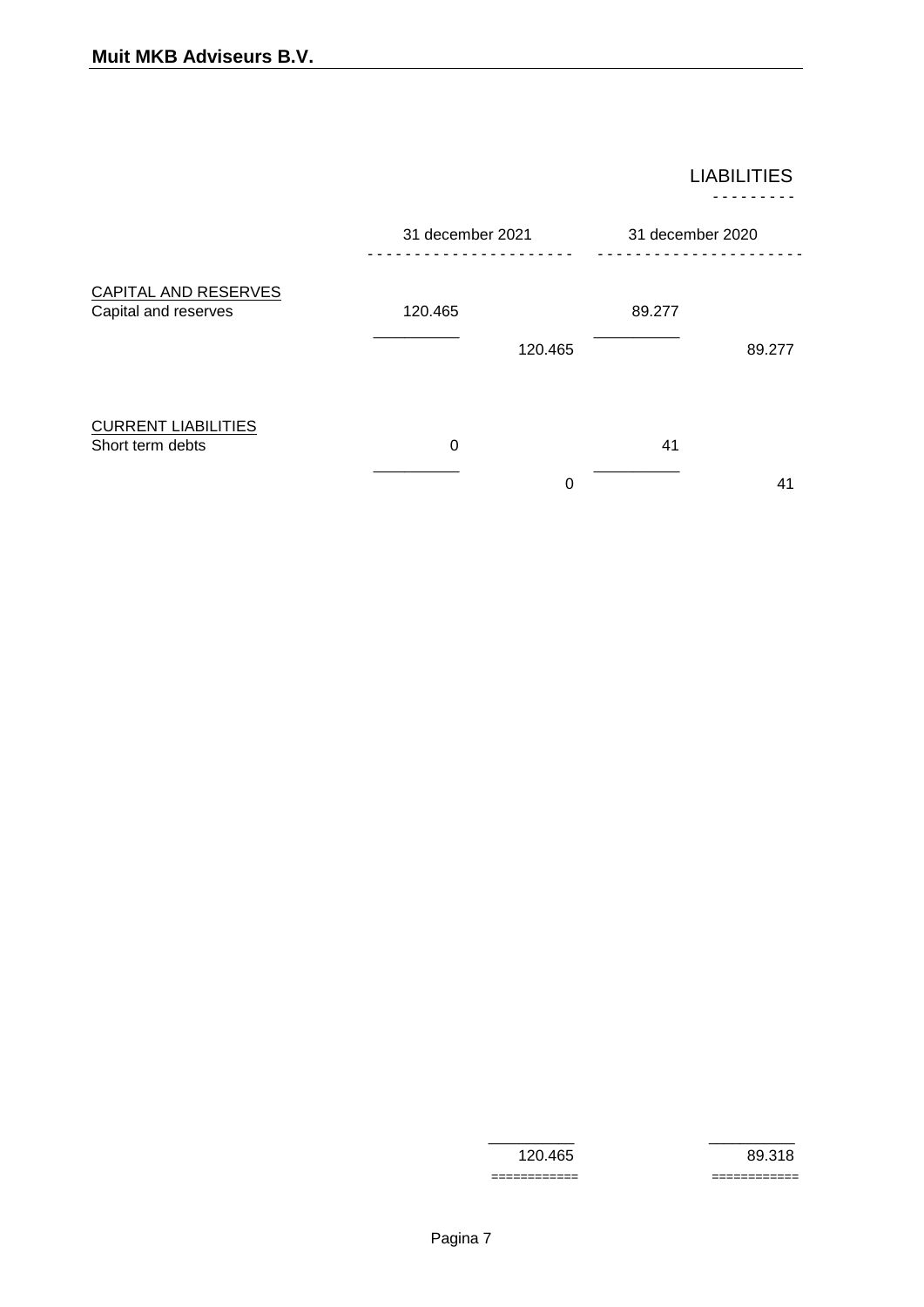#### 2. STATEMENT OF INCOME AND EXPENDITURE FOR THE YEAR 2020 FOUNDATION ENCALS AT UTRECHT

|                                                                               | 2021                                |            | 2020                          |            |
|-------------------------------------------------------------------------------|-------------------------------------|------------|-------------------------------|------------|
|                                                                               |                                     |            |                               |            |
| Income                                                                        | 16.052                              |            | 19.611                        |            |
| Total income                                                                  |                                     | 16.052     |                               | 19.611     |
| Depreciation<br>Meetings 2021<br>Award/Satellite meeting<br>Operational costs | 2.360<br>(23.423)<br>1.000<br>4.423 |            | 1.062<br>0<br>1.000<br>26.891 |            |
| Total expenditure                                                             |                                     | (15.640)   |                               | 28.953     |
| Foundation result                                                             |                                     | 31.692     |                               | (9.342)    |
| Other financial income<br>Other financial charges                             |                                     | 0<br>(504) |                               | 0<br>(583) |
| Result                                                                        |                                     | 31.188     |                               | (9.925)    |
|                                                                               |                                     | =========  |                               |            |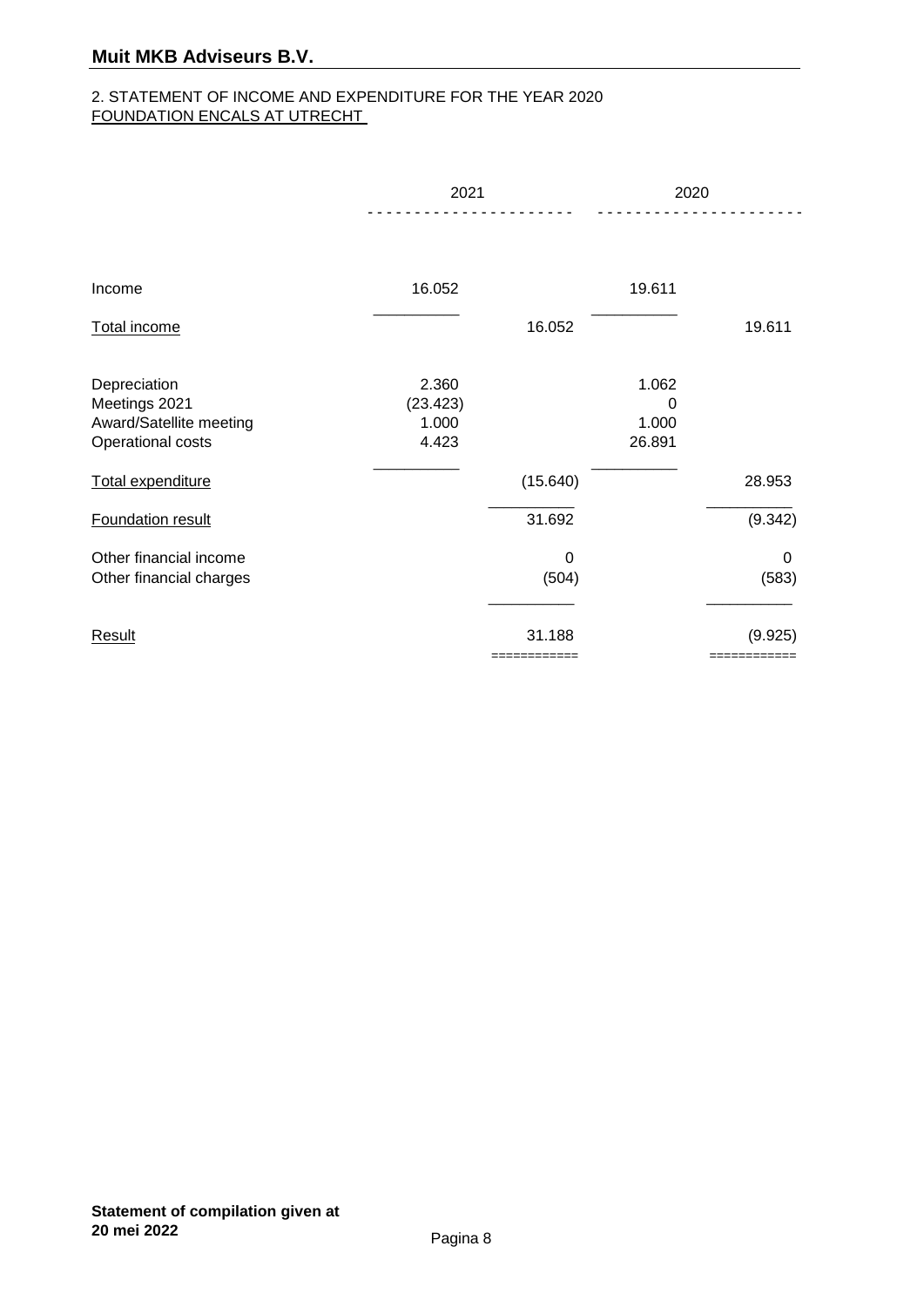#### FOUNDATION ENCALS AT UTRECHT

#### 3. GENERAL NOTES

#### Activities

- - - - - - - - - - - - -

The foundation is a network of ALS centres in Europe. ALS Centre membership is open to Universities/Hospitals in Europe with ALS clinical/research activity.

#### Accounting principles balance

#### General

#### - - - - - - - -

The financial statement is drawn up on the basis of historical costs. Unless mentioned otherwise in the explanatory notes, assets and liabilities are valued at nominal value.

#### Receivables

#### - - - - - - - - - - -

The receivables are values at nominal value, after deduction of a provision for non-collectable receivables, if necessary.

#### Liquid resources

#### - - - - - - - - - - - -

Appreciation takes place at nominal value. Liquid resources expressed in foreign currencies, are converted at the exchange rate of the balance date.

Any exchange rate results are charged to the statement of income and expenditure.

#### **Capital**

- - - - - - - - - - - -

As far as there are any reserves, they will consist of spendable capital.

However, spendable capital is unlikely to appear because all grants approved for but not spent yet, are accounted for under current liabilities. Exchange differences and interests received are allocated in proportion to the grants received and therefore also accounted for under current liabilities.

#### Accounting principles income and expenditure

Income and expenditures

- - - - - - - - - - - -

Income and expenditures are accounted for the year to which they relate.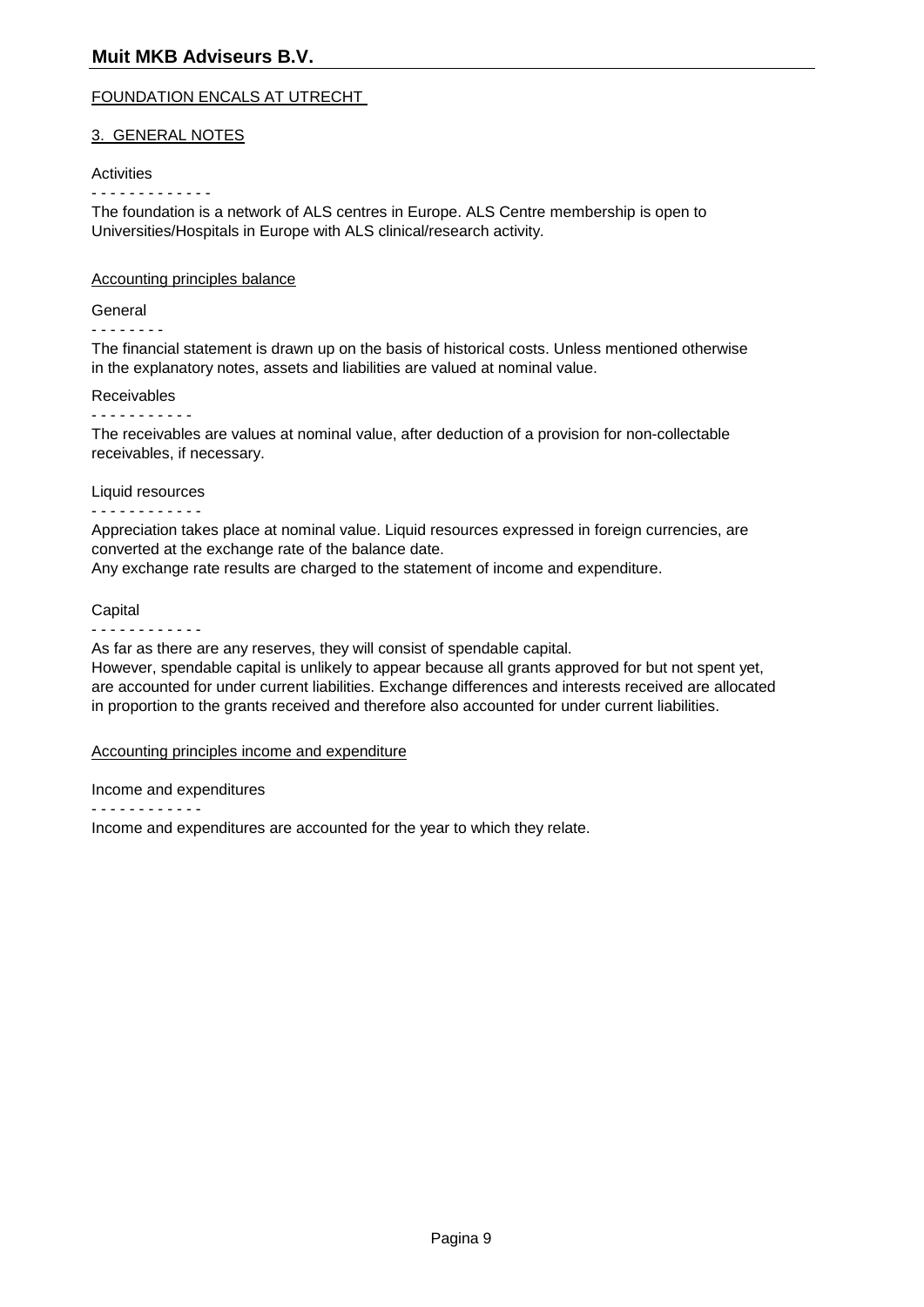# **Muit MKB Adviseurs B.V.**

#### 4. EXPLANATORY NOTES FOR THE BALANCE SHEET AS AT 31 DECEMBER 2021 OF FOUNDATION ENCALS AT UTRECHT

### **ASSETS**

============ ============

#### FIXED ASSETS

IMMATERIAL FIXED ASSETS

- - - - - - - - - - - - - - - - - - - - - -

Mutations in immaterial fixed assets are as follows:

| Balance per 1 januari 2021        | Immaterial<br>assets | Total   |
|-----------------------------------|----------------------|---------|
| Purchases                         | 11.734               | 11.734  |
| Cumulative depreciation           | (3.384)              | (3.384) |
|                                   | 8.350                | 8.350   |
| Changes in book value             |                      |         |
| Investment                        | 0                    | 0       |
| <b>Divestments</b>                | O                    | 0       |
| Depreciation                      | (2.360)              | (2.360) |
| Depreciation divestments          | 0                    | 0       |
|                                   | (2.360)              | (2.360) |
| Balance per 31 december 2021      |                      |         |
| Purchases                         | 11.734               | 11.734  |
| Cumulative depreciation           | (5.744)              | (5.744) |
| Book value as at 31 december 2021 | 5.990                | 5.990   |

The depreciation on immaterial assets are 20 % per year.

| <b>CURRENT ASSETS</b> |             |             |
|-----------------------|-------------|-------------|
|                       | 31 dec 2021 | 31 dec 2020 |
| <b>RECEIVABLES</b>    |             |             |
|                       |             |             |
| OTHER RECEIVABLES     |             |             |
|                       |             |             |
| Other receivables     | $\Omega$    | 0           |
|                       |             |             |
|                       | 0           | 0           |
|                       | _________   |             |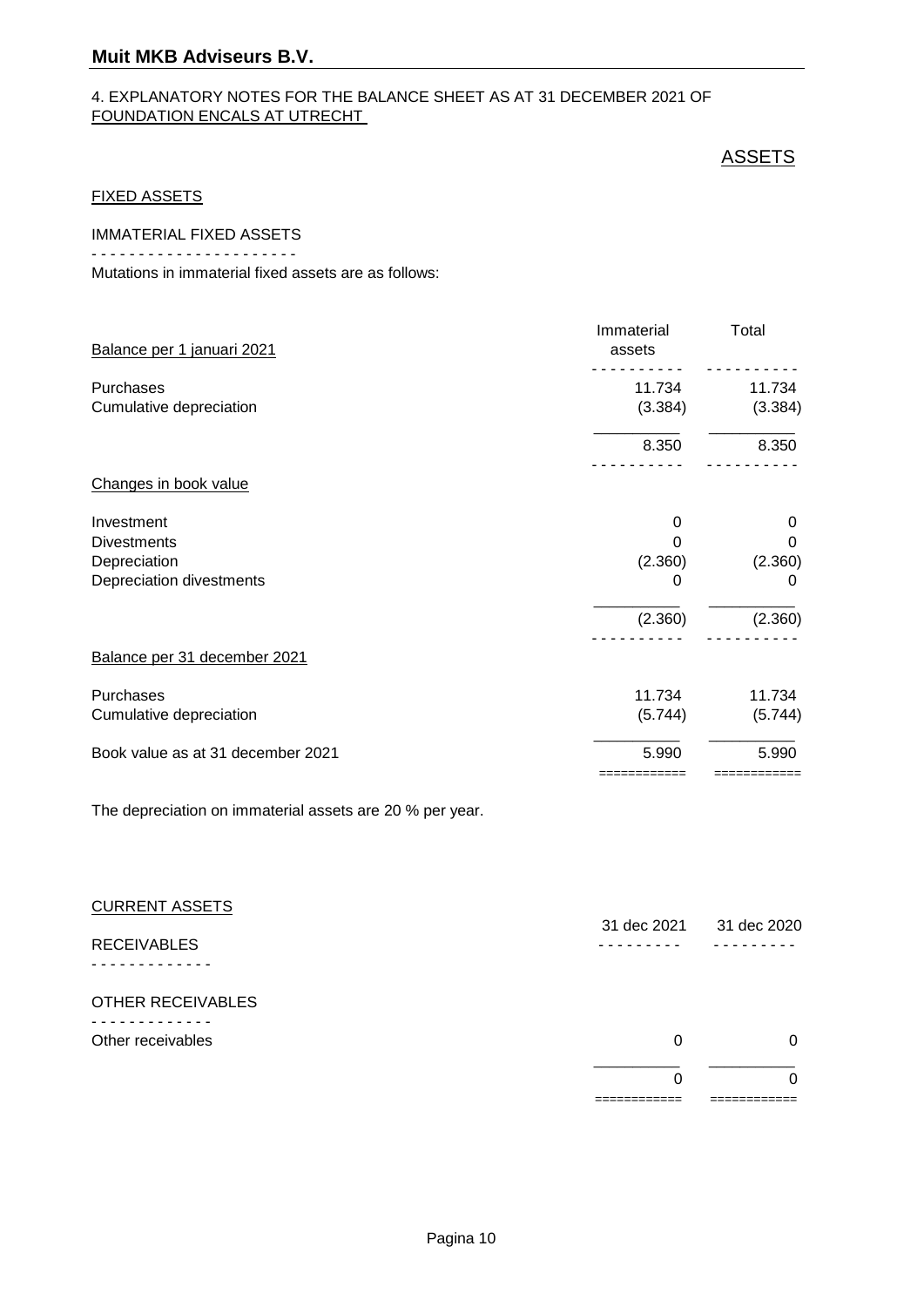| <b>LIQUID RESOURCES</b>                        | 31 dec 2021 | 31 dec 2020    |
|------------------------------------------------|-------------|----------------|
|                                                |             |                |
| ING Bank NL28 INGB 0007 9501 21                | 87.898      | 54.478         |
| ING Bank NL28 INGB 0007 9501 22 saving account | 25.802      | 25.802         |
| Paypal account                                 | 775         | 688            |
|                                                | 114.475     | 80.968         |
|                                                |             |                |
|                                                |             | <b>PASSIVA</b> |
| <b>CAPITAL AND RESERVES</b>                    |             |                |
|                                                | 31 dec 2021 | 31 dec 2020    |
|                                                |             |                |
| Capital as at 1 january                        | 89.277      | 99.202         |
| Result of income and expenditure               | 31.188      | (9.925)        |
| Capital as at 31 december                      | 120.465     | 89.277         |
|                                                |             |                |

# CURRENT LIABILITIES

#### Short term debts

|              | 11                        |
|--------------|---------------------------|
| Bank charges | $\mathbf{A}^{\mathbf{4}}$ |
| ---------    |                           |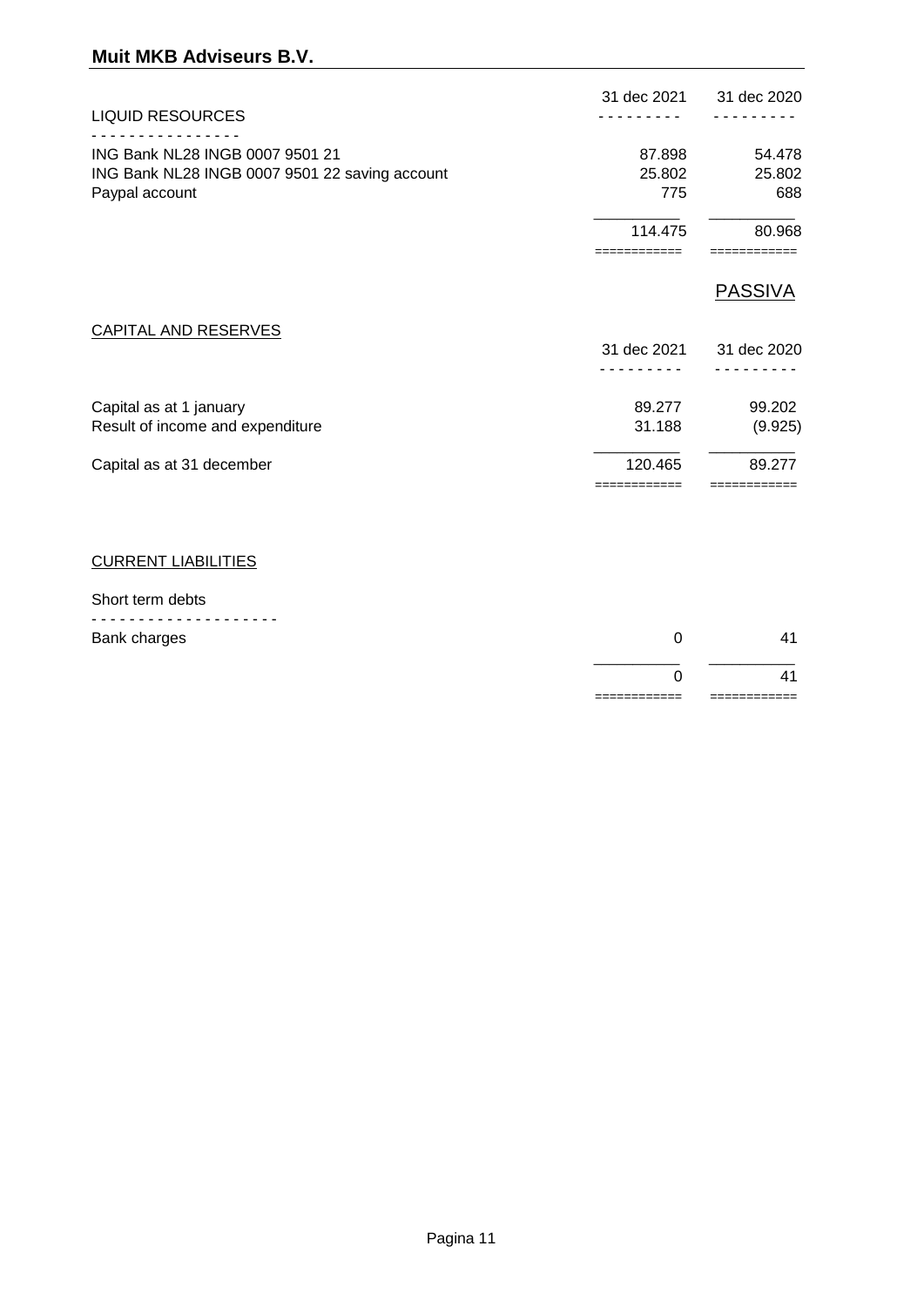#### 5. EXPLANATORY NOTES FOR THE STATEMENT OF INCOME AND EXPENDITURE FOR THE YE/ FOUNDATION ENCALS AT UTRECHT

The items on the statement of income and expenditure can be explained on the following wise:

|                          | 2021                   | 2020                   |
|--------------------------|------------------------|------------------------|
| Income                   |                        |                        |
| Member fee               | 4.670                  | 11.877                 |
| Registration fee meeting | 0                      | 0                      |
| Donations                | 1.537                  | 862                    |
| Sponsoring               | 9.845                  | 6.872                  |
|                          | 16.052<br>============ | 19.611<br>============ |
| Expenditures             |                        |                        |
|                          |                        |                        |
| Depreciation             |                        |                        |
| Immaterial fixed assets  | 2.360                  | 1.062                  |
|                          | 2.360                  | 1.062                  |
|                          | ============           | ============           |
| Meetings 2021 Cancelled  |                        |                        |
| Meetings 2021 Cancelled  | (23.423)               | 0                      |
|                          | (23.423)               | $\Omega$               |
| Award/Satellite meeting  |                        |                        |
|                          |                        |                        |
| Award/Satellite meeting  | 1.000                  | 1.000                  |
|                          | 1.000<br>===========   | 1.000<br>===========   |
| Operational costs        |                        |                        |
| ------                   |                        |                        |
| Website<br>Assurance     | 1.504<br>0             | 1.632<br>1.446         |
| Subscriptions            | 39                     | 1.544                  |
| Rent office room         | 1.285                  | 383                    |
| Consults                 | 0                      | 163                    |
| Accounting costs         | 0                      | 7.020                  |
| Finance and admin office | 1.595                  | 14.703                 |
|                          | 4.423                  | 26.891                 |
|                          | ==========             | =========              |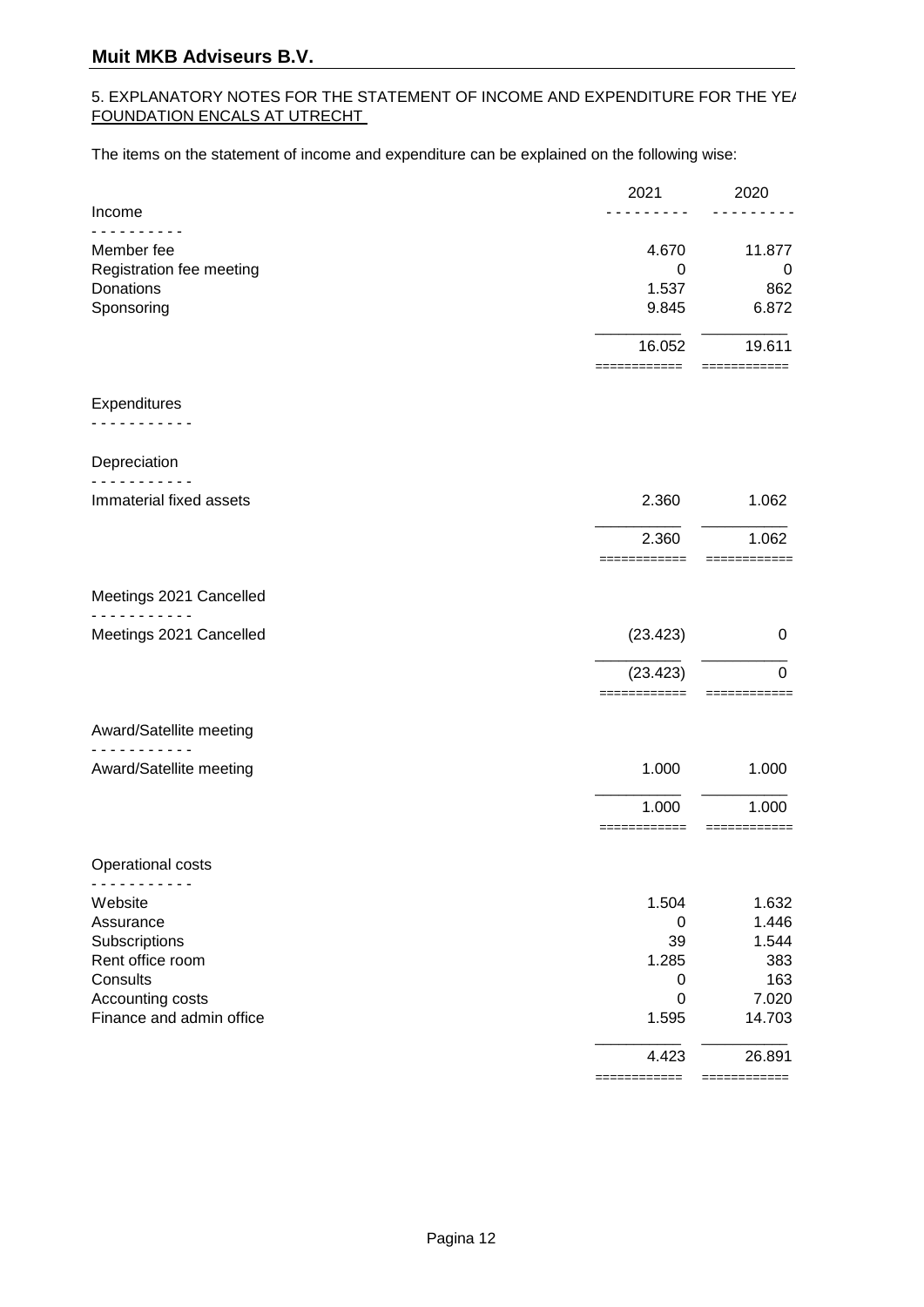# **Muit MKB Adviseurs B.V.**

| 2021                | 2020              |
|---------------------|-------------------|
|                     |                   |
| $\mathbf 0$         | 0                 |
| $\Omega$            | $\Omega$          |
|                     |                   |
| 504                 | 220               |
| 0                   | $\Omega$<br>363   |
| 504<br>------------ | 583<br>---------- |
|                     | 0                 |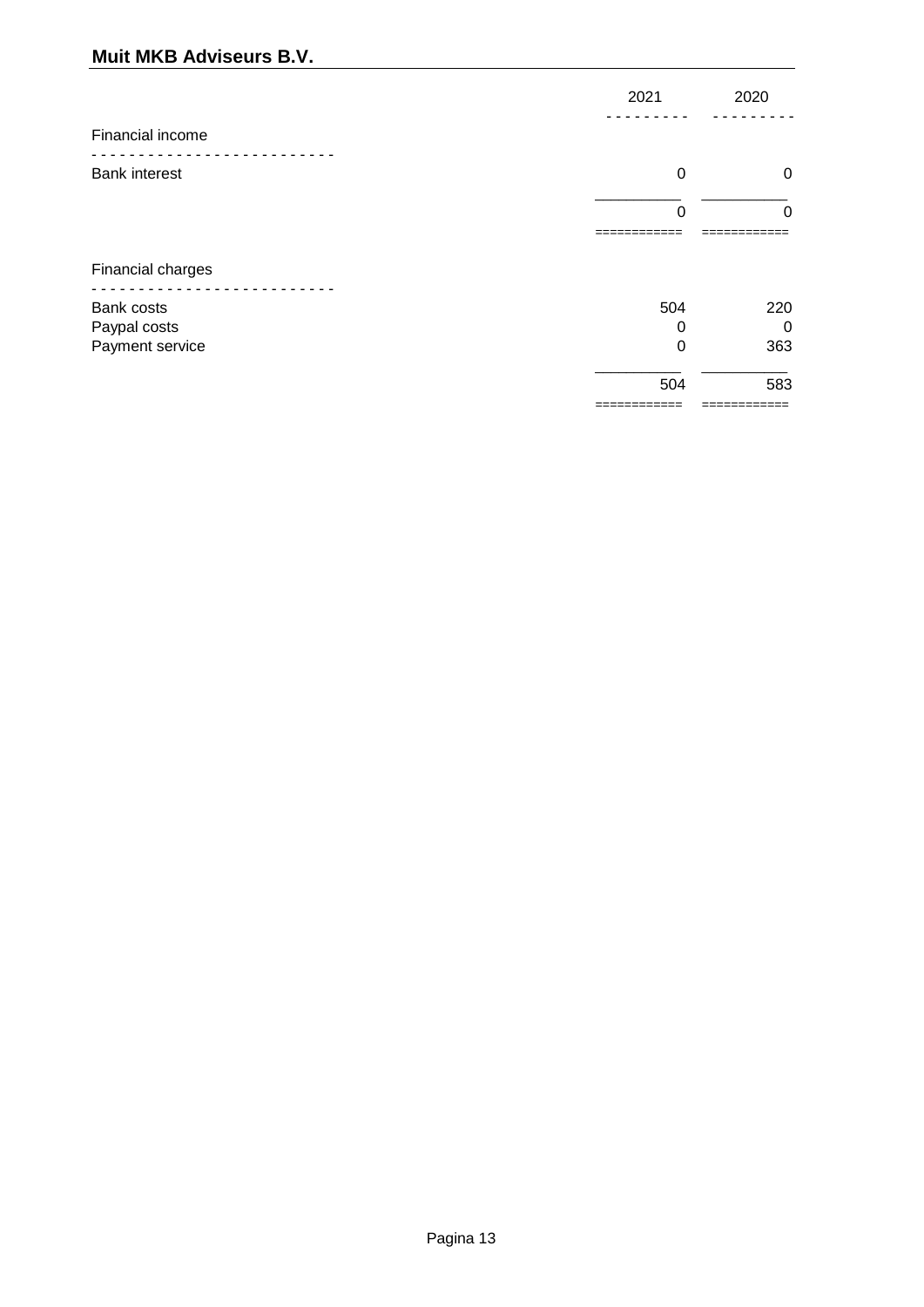#### FOUNDATION ENCALS AT UTRECHT

#### ATTACHMENT 1: Statement of depreciation for the year 2021

|                 | Purchases           |             |             |                  |            |
|-----------------|---------------------|-------------|-------------|------------------|------------|
| Description     | Year of<br>purchase | 01-01-2021  | Purchases   | Divest-<br>ments | 31-12-2021 |
|                 |                     |             |             |                  |            |
| Immaterial      |                     |             |             |                  |            |
| Website modules | 2017                | 4.646       | $\mathbf 0$ | 0                | 4.646      |
| Website design  | 2020                | 2.116       | 0           | 0                | 2.116      |
| Website modules | 2020                | 4.972       | $\pmb{0}$   | $\Omega$         | 4.972      |
|                 |                     | 11.734      | $\mathbf 0$ | $\Omega$         | 11.734     |
|                 |                     |             |             |                  |            |
|                 |                     |             |             |                  |            |
| Total           |                     | 11.734      | $\mathbf 0$ | $\Omega$         | 11.734     |
|                 |                     | =========== |             |                  |            |